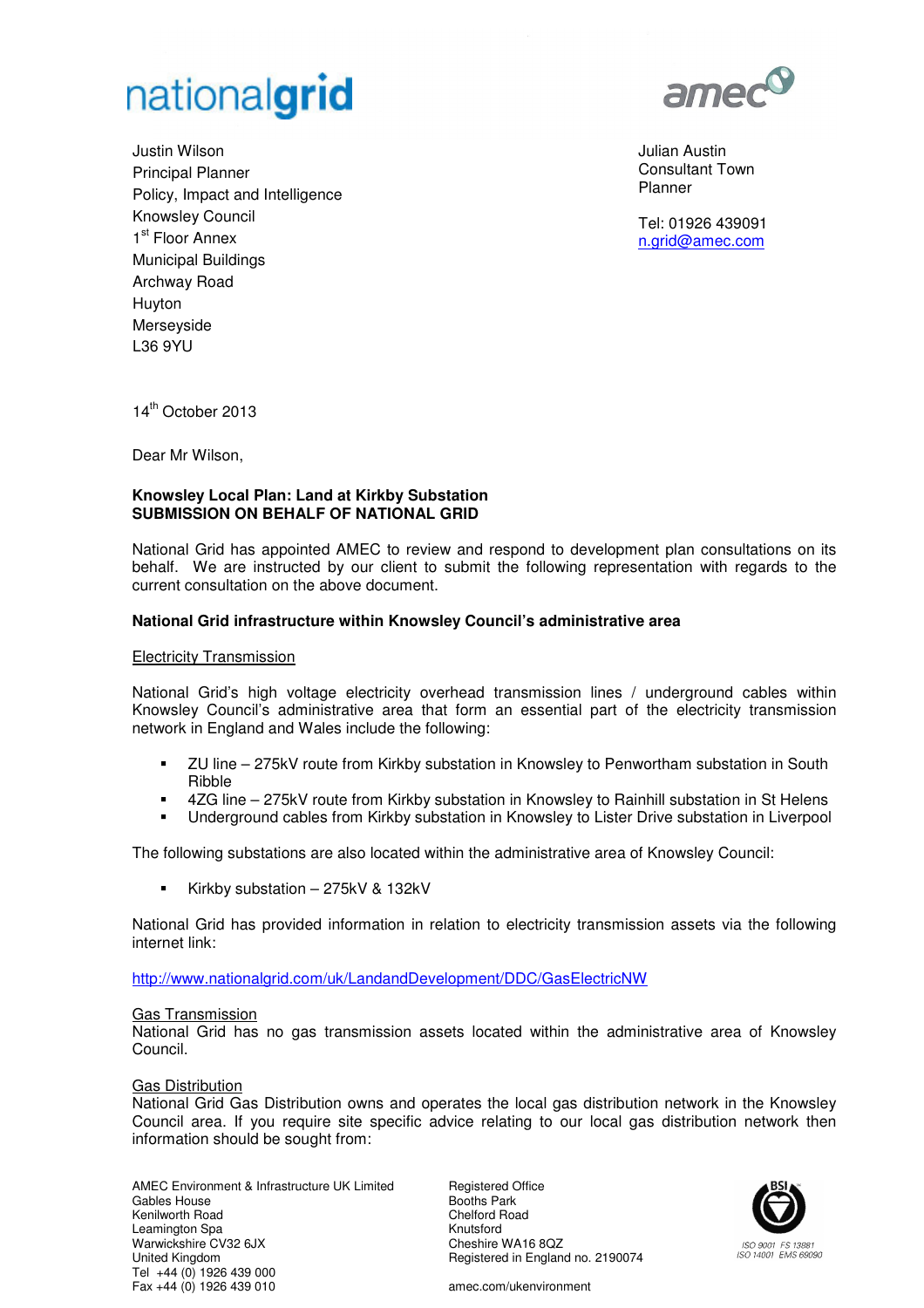

National Grid Plant Protection National Grid, Block 1, Floor 2 Brick Kiln Street **Hinckley** LE10 0NA plantprotection@uk.ngrid.com

## **Specific Comments**

National Grid would like to take this opportunity to formally confirm their position with respect to Land at Kirkby substation.

Kirkby substation is located on land in the freehold ownership of National Grid Electricity Transmission Plc (plan attached) and therefore National Grid intends to retain this land for operational purposes, in particular future capacity upgrades to the national transmission system in this area. Whilst National Grid recognise that development can be successfully achieved around substations (please refer to 'A Sense of Place') this land forms a key part of National Grid's operational land holding and we therefore wish this to be recognised by the removal of any employment allocation on this site.

While National Grid does not object to future development in the area surrounding substation sites, we would like to take this opportunity to highlight that substations are vital to the efficient operation of our electricity transmission network for switching circuits or transforming voltage. Kirkby substation is an essential part of the transmission network and has an important role to play in maintaining the supply of electricity to the local distribution network operator and therefore ultimately to homes and businesses throughout Knowsley and the wider area.

National Grid will therefore need to retain all of its landholdings at the substation site and the site should be discounted from the area for employment development.

#### **Further Advice**

National Grid is happy to provide advice and guidance to the Council concerning our networks. If we can be of any assistance to you in providing informal comments in confidence during your policy development, please do not hesitate to contact us. In addition the following publications are available from the National Grid website or by contacting us at the address overleaf:

- National Grid's commitments when undertaking works in the UK our stakeholder, community and amenity policy;
- specification for Safe Working in the Vicinity of National Grid High Pressure Gas Pipelines and Associated Installations - Requirements for Third Parties; and
- A sense of place design guidelines for development near high voltage overhead lines.

Please remember to consult National Grid on any Development Plan Document (DPD) or site-specific proposals that could affect our infrastructure. We would be grateful if you could add our details shown below to your consultation database:

Julian Austin Consultant Town Planner

#### n.grid@amec.com

AMEC E&I UK, Gables House, Kenilworth Road, Leamington Spa, Warwickshire CV32 6JX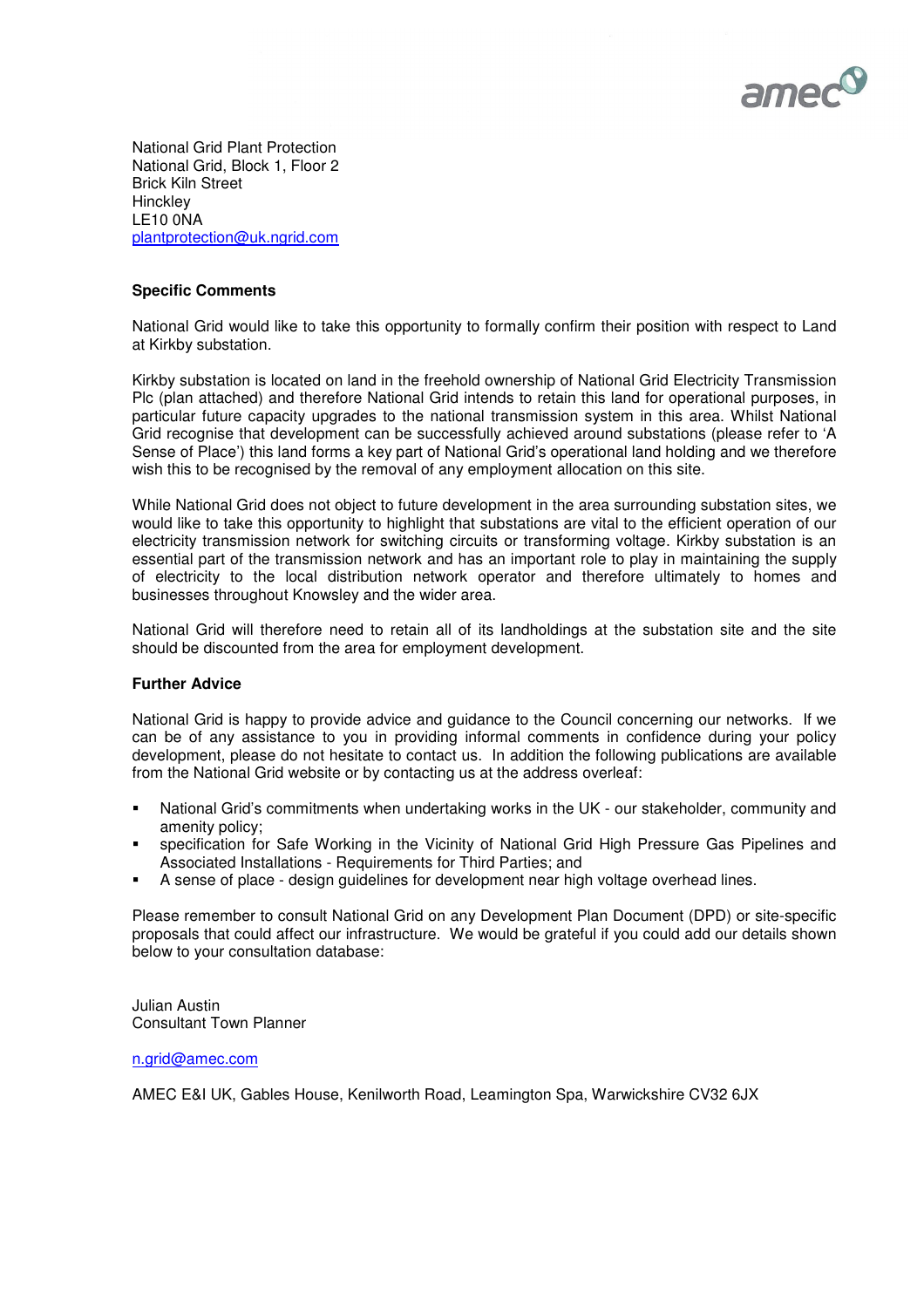

Yours sincerely,

#### [via email] **Julian Austin Consultant Town Planner**

cc. Vicky Stirling, National Grid

#### **Annex: Overview – National Grid**

National Grid is a leading international energy infrastructure business. In the UK National Grid's business includes electricity and gas transmission networks and gas distribution networks as described below.

#### Electricity Transmission

National Grid, as the holder of a licence to transmit electricity under the Electricity Act 1989, has a statutory duty to develop and maintain an efficient, co-ordinated and economical transmission system of electricity and to facilitate competition in the supply and generation of electricity.

National Grid operates the national electricity transmission network across Great Britain and owns and maintains the network in England and Wales, providing electricity supplies from generating stations to local distribution companies. We do not distribute electricity to individual premises ourselves, but our role in the wholesale market is key to ensuring a reliable and quality supply to all. National Grid's high voltage electricity system, which operates at 400,000 and 275,000 volts, is made up of approximately 22,000 pylons with an overhead line route length of 4,500 miles, 420 miles of underground cable and 337 substations. Separate regional companies own and operate the electricity distribution networks that comprise overhead lines and cables at 132,000 volts and below. It is the role of these local distribution companies to distribute electricity to homes and businesses.

To facilitate competition in the supply and generation of electricity, National Grid must offer a connection to any proposed generator, major industry or distribution network operator who wishes to generate

electricity or requires a high voltage electricity supply. Often proposals for new electricity projects involve transmission reinforcements remote from the generating site, such as new overhead lines or new development at substations. If there are significant demand increases across a local distribution electricity network area then the local network distribution operator may seek reinforcements at an existing substation or a new grid supply point. In addition National Grid may undertake development works at its existing substations to meet changing patterns of generation and supply.

#### Gas Transmission

National Grid owns and operates the high pressure gas transmission system in England, Scotland and Wales that consists of approximately 4,300 miles of pipelines and 26 compressor stations connecting to 8 distribution networks. National Grid has a duty to develop and maintain an efficient co-ordinated and economical transmission system for the conveyance of gas and respond to requests for new gas supplies in certain circumstances.

New gas transmission infrastructure developments (pipelines and associated installations) are periodically required to meet increases in demand and changes in patterns of supply. Developments to our network are as a result of specific connection requests e.g. power stations, and requests for additional capacity on our network from gas shippers. Generally network developments to provide supplies to the local gas distribution network are as a result of overall demand growth in a region rather than site specific developments.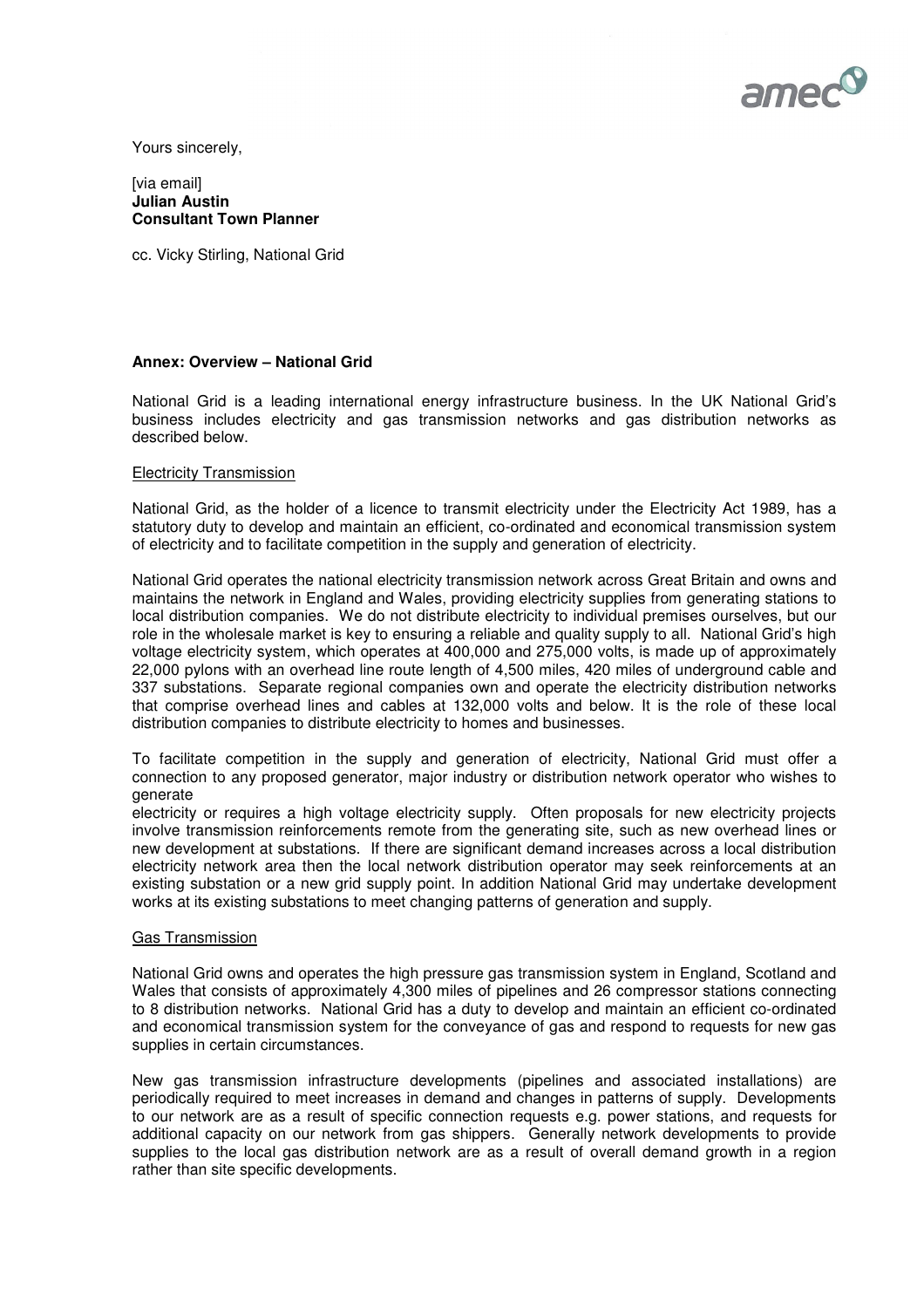

### Gas Distribution

National Grid also owns and operates approximately 82,000 miles of lower-pressure distribution gas mains in the north west of England, the west Midlands, east of England and north London - almost half of Britain's gas distribution network, delivering gas to around 11 million homes, offices and factories. National Grid does not supply gas, but provides the networks through which it flows. Reinforcements and developments of our local distribution network generally are as a result of overall demand growth in a region rather than site specific developments. A competitive market operates for the connection of new developments.

### **National Grid and Local Development Plan Documents**

The Energy White Paper makes clear that UK energy systems will undergo a significant change over the next 20 years. To meet the goals of the white paper it will be necessary to revise and update much of the UK's energy infrastructure during this period. There will be a requirement for:

- an expansion of national infrastructure (e.g. overhead power lines, underground cables, extending substations, new gas pipelines and associated installations); and
- new forms of infrastructure (e.g. smaller scale distributed generation, gas storage sites).

Our gas and electricity infrastructure is sited across the country and many stakeholders and communities have an interest in our activities. We believe our long-term success is based on having a constructive and sustainable relationship with our stakeholders. Our transmission pipelines and overhead lines were originally routed in consultation with local planning authorities and designed to avoid major development areas but since installation much development may have taken place near our routes.

We therefore wish to be involved in the preparation, alteration and review of Development Plan Documents (DPDs) which may affect our assets including policies and plans relating to the following issues:

- any policies relating to overhead transmission lines, underground cables or gas pipeline installations;
- site specific allocations/land use policies affecting sites crossed by overhead lines, underground cables or gas transmission pipelines;
- land use policies/development proposed adjacent to existing high voltage electricity substation sites and gas above ground installations;
- any policies relating to the diverting or undergrounding of overhead transmission lines;
- other policies relating to infrastructure or utility provision;
- policies relating to development in the countryside;
- **If and scape policies; and**
- waste and mineral plans.

In addition, we also want to be consulted by developers and local authorities on planning applications, which may affect our assets and are happy to provide pre-application advice. Our aim in this is to ensure that the safe and secure transportation of electricity and gas is not compromised.